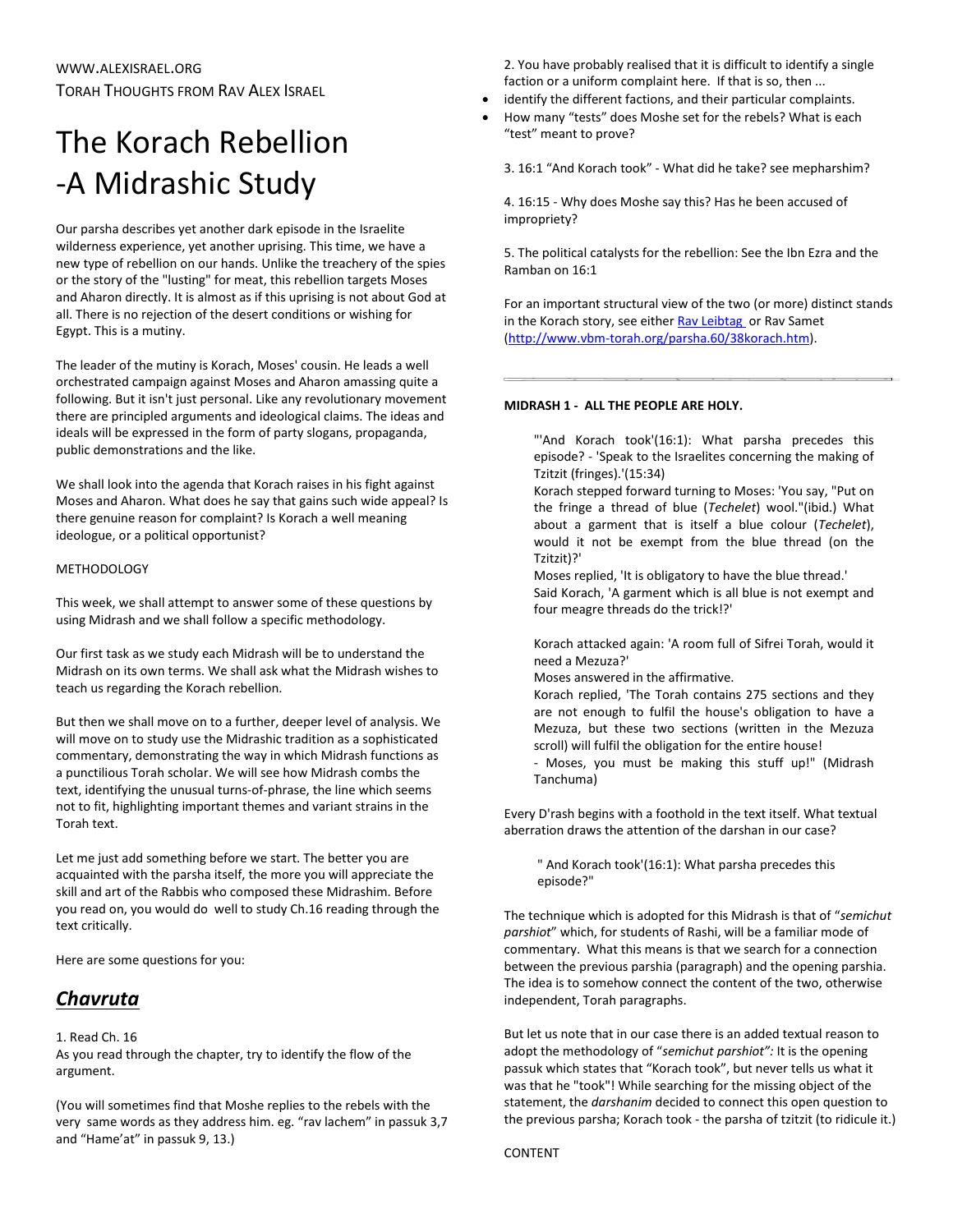But let us progress to the content of this Midrash. Upon reading this Midrash at first glance, it would seem that Korach's challenge lies in the detailed technicalities of a Torah discussion. The argument here revolves around a certain logical inconsistency in the system of commands prescribed by the Torah. A four cornered garment must be adorned with ritual fringes - Tzitzit - which contain a single thread dyed blue by the *Techelet* die (a rare and expensive dye.) Korach asks about a four cornered garment which is entirely dyed with *Techelet* colour. He mocks the law that would require such a garment to have the additional blue thread . If the objective is to reflect upon a single thread of blue, then the single blue thread is certainly superfluous if we are dealing with an entirely blue garment? Indeed, why is Moses so pedantic about legal details? He clearly cannot see the wood from the trees. He tells Moses, "You look only to the letter of the law, but what of the spirit? Why are you so weighed down by the detail and not by the larger picture?"

This theme is further illustrated by the second example. If a room contains an entire stock of Torah scrolls, why does it need the miniscule Mezuza scroll on the door. Are the contents of the room not enough?

So at first glance, the argument is a challenge to Torah law and its authoritative interpretation. Korach mocks the inconsistencies that Halakha (and all law) sometimes contains, and he uses this as a springboard to launch his offensive against Moshe's leadership. [2]

But look closer. Both these Halakhic examples are identical. Maybe there is something in the comparison between these two cases that tells us even more. The cases examined both concern logical inconsistencies. In each case a lone ritual act is considered unnecessary or superfluous in the presence of a much larger representative element. Why have a single scroll if the entire room is Torah? Why have a single blue strand when the entire garment is woven from blue threads?

What do both these stories tell us about Korach's rebellion? Was the rebellion based on a disagreement about Torah interpretation? Maybe, this Midrash is hiding a deeper reading of the text:

> "They massed against Moses and Aharon and said to them, 'You have gone too far, for ALL THE COMMUNITY IS HOLY, all of them and the Lord is in their midst. WHY DO YOU RAISE YOURSELVES above the Lord's congregation?'"(16:3)

"For all the community is holy ... Why do you raise yourselves." The argument voiced here is not a discussion about Torah. It is a strident call for equality and democratisation. Korach attempts to undermine Moses position on simple democratic grounds. All the people are holy and God is in their midst. We don't need leaders or intermediaries.

He uses the metaphor of the Tallit, the four cornered garment, and the Mezuza. Both of these laws are symbolic, and designed to lead to a higher purpose. The law of Tzitzit is to act as a "reminder" of God's presence within our lives. "The *Techelet* colour is similar to the sea which is similar to the sky which reminds us of God's Holy presence." (Rashi on 15:34). The special *Techelet* blue is supposed to direct the heart and mind heavenwards. Likewise we place the Mezuza as a reminder so that "these words will be upon your heart"(The Shema - Deut 6:2) . These laws are not important in themselves, says Korach; they are simply legislated to lead a person to God. Logic would suggest that a *Techelet* garment, with a full blue

colour, is indicative of God in a more intense and powerful manner than the modest blue thread of the Tzitzit. Likewise, how can a Mezuza replace the Torah scroll in its entirety? Moses stands by the letter of the law; a blue thread is a fundamental requirement, a Mezuza scroll is essential to fulfil the dictates of the law. But Korach asks, Why is it necessary to limit the symbolic act to a single thread, to a small piece of parchment? Why not extend it to the entire garment, the whole house?

And by the same logic, why not crown the entire nation with Torah, with leadership? If they are all holy, then why is Moses or Aharon in a position of privilege? Why not give the prophecy or the high priesthood to the average man? All the people are holy (the entire Tallit is blue) so why do we need leaders (a special thread)? Why are you - Moses - standing aloof in the leadership role? Do you not respect the holiness of the nation? Do you view yourselves as "holier" in some way?

Indeed, the Ibn Ezra suggests that it was the appointment of the Levi'im to the Mishkan service which precipitated the unrest. Who did the Levi'im replace, asks the Ibn Ezra. He tells us that the Levi'im took the place of the firstborn. Prior to the Mishkan, the firstborn acted as the religious representative. Now, after the Mishkan, only the Levites served in the Mishkan. But, we should realise, the firstborn system is more democratic; every family has a representative. The Levite system (and the Levites are Moshe's tribe!) is sectarian and aristocratic. It singles out a particular group thereby creating an elite system rather than a more egalitarian system.

#### WHO IS HOLY?

So the argument is a moral, democratic one. This Midrash gives us a halakhic reading which supports this egalitarian line of argument. On this backdrop, a further pivotal detail of the story is more readily understood. We are referring to the test of the Ketoret which is utilised to identify the authentic leadership group.

> "...In the morning, THE LORD WILL MAKE KNOWN WHO IS HIS, AND WHO IS HOLY ... and he who He has chosen will be brought close to Him. This is what to do: take firepans, Korach and all your band, and tomorrow put fire on them and lay incense upon them before the Lord. Then the man who the Lord chooses, HE SHALL BE THE HOLY ONE. You have gone too far, sons of Levi!" (16:5-7)

Moses offers the Korach clan to act as High Priest for a day. They will perform the incense ritual, the most holy of rituals, which also carries a death penalty if abused. Moses' challenge to the Levite rebels is a direct response to their own argument. Apart from the symmetry in the linguistic retort ("Rav Lachem - You have gone too far"), Moses seems to be juggling with this issue of "Holiness". If the people are indeed "holy" as Korach claims, and therefore befitting of the leadership, then the incense should work for them. Is everyone a holy person befitting of the priesthood or is the holy person the person who God chooses? The "showdown" takes place "before God". It is only God who can decide who has the authentic aura of "holiness."

Professor Yishayahu Leibowitz deepens the connection between Tzitzit and Korach when he notes that the paragraph about Tzitzit also raises the issue of "Holiness":

"And you will see them (the Tzitzit) and remember all the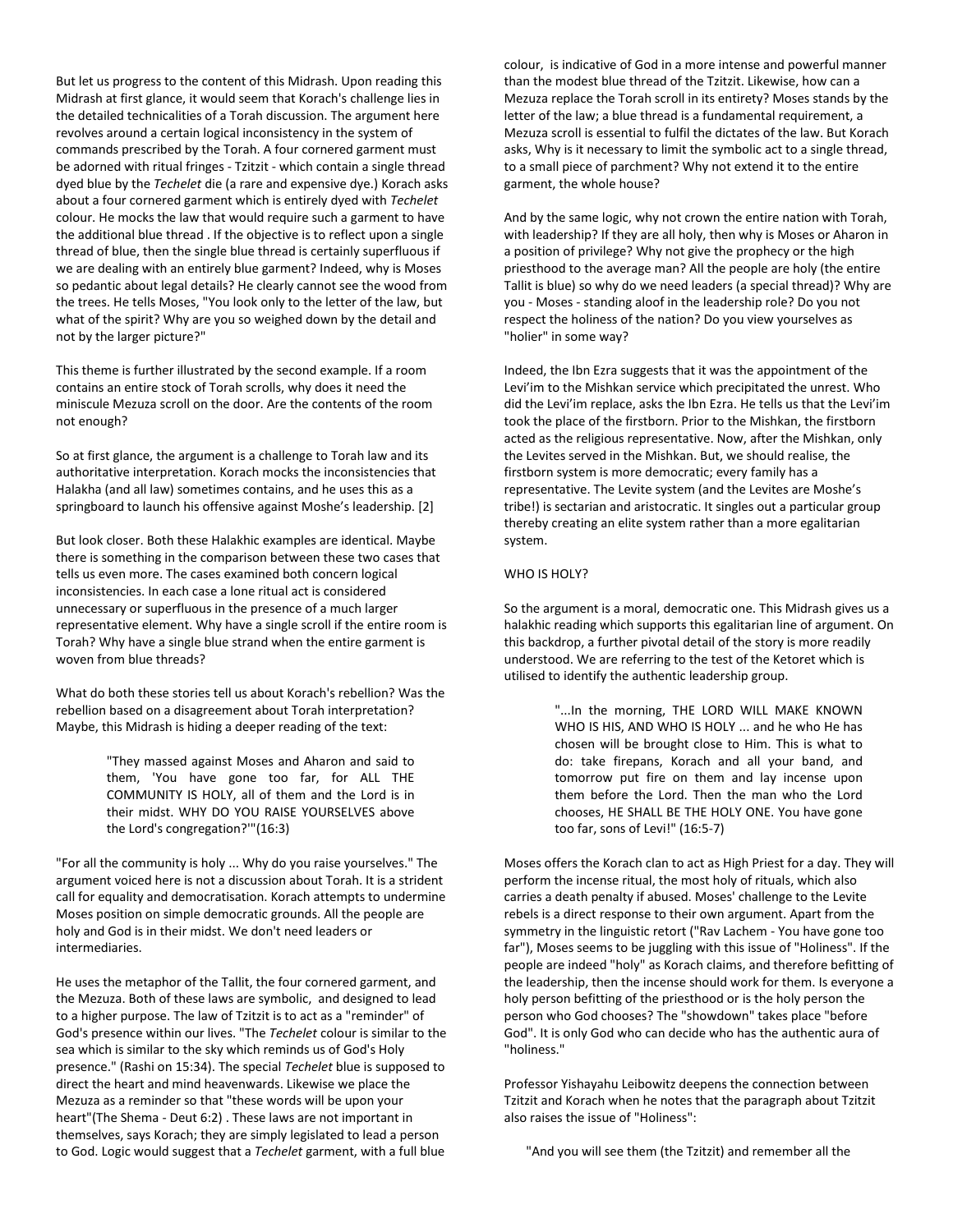commands of the LORD, not straying after your heart or your eyes ... in order that you may remember and perform all my command AND YOU WILL BE HOLY TO THE LORD."

Yishayahu Leibowitz puts it in the following way:

"The difference between these two perceptions of 'holiness' is the distinction between religious faith and pagan worship. The holiness of Parshat Tzitzit is not a given assumption but a task. There we are not told, "You are holy", but a demand is made to "become holy." But in the religious consciousness of Korach and his followers, "The entire congregation is holy." Holiness is something bestowed upon one.

The distinction between the two concepts is deeper still: ... In Parshat Tzitzit, holiness is expressed in the most sublime aspect of the life of faith and the religious mindset of man; that he is required to accept upon himself a task. Nothing is promised or assured. He is simply charged with a demand ... But, in the holiness of Korach and his group ... man frees himself from responsibility, from the mission with which he is charged and from the obligation to struggle." (Notes on the weekly Parsha pg.96-97)

So, here is an argument that relates to democratisation and Holiness. Is holiness a virtue that is innate within the Jewish nation [the garment of *Techelet*] or is it something that one must work towards, something to achieve? If it is the former, then there really is no good reason to accept Moses and Aharon over Korach as national leader. But if the latter is correct - that holiness is a product of years of self-refinement - then Korach's argument begins to look exceptionally weak.

#### **MIDRASH 2 - INTEGRITY OF A LEADER.**

"What did Korach do? He gathered the entire congregation and began to tell stories: "There was once a widow in my neighbourhood who had two little girls, orphans. She owned a modest field (from which they made their living.) She began to plough the field; Moses told her 'Do not plough with an ox and an ass together'(Deut. 22:10). She began to sow the field, He said 'Do not sow the field with mixtures of seeds (Lev. 19:19). She began to harvest the crop; he said, 'leave the gleanings, and the edge of your field for the poor'. She gathered the harvest; he said "Give the tithes to the Priest and the Levite'. She gave it all to him. She sold her field and bought two sheep in order to clothe her children from their fleece and to gain profit from their offspring and milk. They gave birth; Aaron came and demanded the firstborns, as it states: 'Every firstborn.... you must sanctify to God.'(Deut. 15:19) She gave him the lambs. Then she came to shear the sheep. Aaron came, 'Give me the first of the fleece,' he said. "God gave it to me, as it states, "The first of the fleece give to him."(Deut. 18:14)' .... she stood there crying with her two daughters. That is what they did to this desperate woman. This is what they do and they pin it all on the word of God." (Midrash Tehillim)

Korach is quite a storyteller! He knows how to manipulate the crowds, to appeal to their soft side. Like an expert politician, Korach uses human interest stories: images of poverty stricken single-parent families to manipulate public opinion, to arouse public rage. Let us examine Korach's argument as contained within this text.

The Midrash suggests a new argument in Korach's propaganda armoury. Korach claims: Moses and Aharon are using the Torah, abusing the Torah, to their own personal gain. They interfere in the lives of every normal person, always making demands which they claim are based in the Torah text and therefore in God's law. But is it a coincidence that many of these benefits go into their own pockets? (and let us not forget that it was Moses who brought the law to the people in the first place. Is it a coincidence?) Korach has ample "evidence" at his disposal, and he manages to combine these facts with a perfect "human interest" story.

#### THE TEXTUAL BASIS?

Does this Midrash have a rooting in the text? Where do these themes manifest themselves in the Torah narrative? I believe there are TWO basis in the text for this Midrash.

The first is the one point in the story where Moses seems to get personally offended, a very unusual trait for Moses. In this episode, Moses calls Dathan and Aviram - Korach's colleagues - to a meeting in an attempt to resolve the dispute.

"Moses sent for Dathan and Aviram, the sons of Eliav, but they said, 'We will not come! Is it not enough that you brought us from a land flowing with milk and honey to have us die in the wilderness that you would also lord over us?' ... Moses was greatly saddened and he said to God, "Pay no attention to their prayers. I HAVE NOT TAKEN THE ASS OF ANY ONE OF THEM NOR HAVE I WRONGED ANY ONE OF THEM." (16:12-15) [3]

Where do we read that ANYONE has accused Moshe of a lack of personal integrity? Why SHOULD Moshe assume tht he is being accused of fraud?

And indeed looking at the text, Moses' response seems inconsistent with the accusations that have been levelled against him. Let us recap. Dathan and Aviram accuse Moses of failing in his mission of taking the Israelites to the promised land. Moses is offended, upset and turns to God. But his prayer to God relates to a very different theme. Moses appeals to God with a request that He testify and reaffirm that he, Moses, has been absolutely honest regarding his personal integrity as leader. We have not heard these accusations explicitly in the Torah text but our Midrash - in typical Midrashic style - ably puts these words into Korach's eloquent mouth. The Midrash here manages to uncover these hidden accusations that hurt Moses more than any other critique.

Maybe this is the reason that public miracles are used to defeat the rebellion. A statement from God is the only way that these false accusations can indeed be proved as false.

A second origin of this particular Midrash should emerge from the "*semichut parshiot*" or alignment of topics in the Torah text. The Midrash shines the spotlight upon the "Matnot Kehuna" the priestly contributions. Reading ahead at the Korach story, one sees that Chapter 18 is devoted in its entirety to the special status of the Levites and their rightful receipt of tithes of all sorts. One understands the need for the torah to restate the special appointment of the Tribe of Levi at this historical juncture, but we wonder why there needs to be such a detailed listing of the priestly contributions. Once again, the Midrash focuses our minds sharply as to the contentious nature of the "Matnot Kehuna." There is no doubt that the Korach rebellion seriously damaged the status of Shevet Levi. After this rebellion no one could confront the Leviim